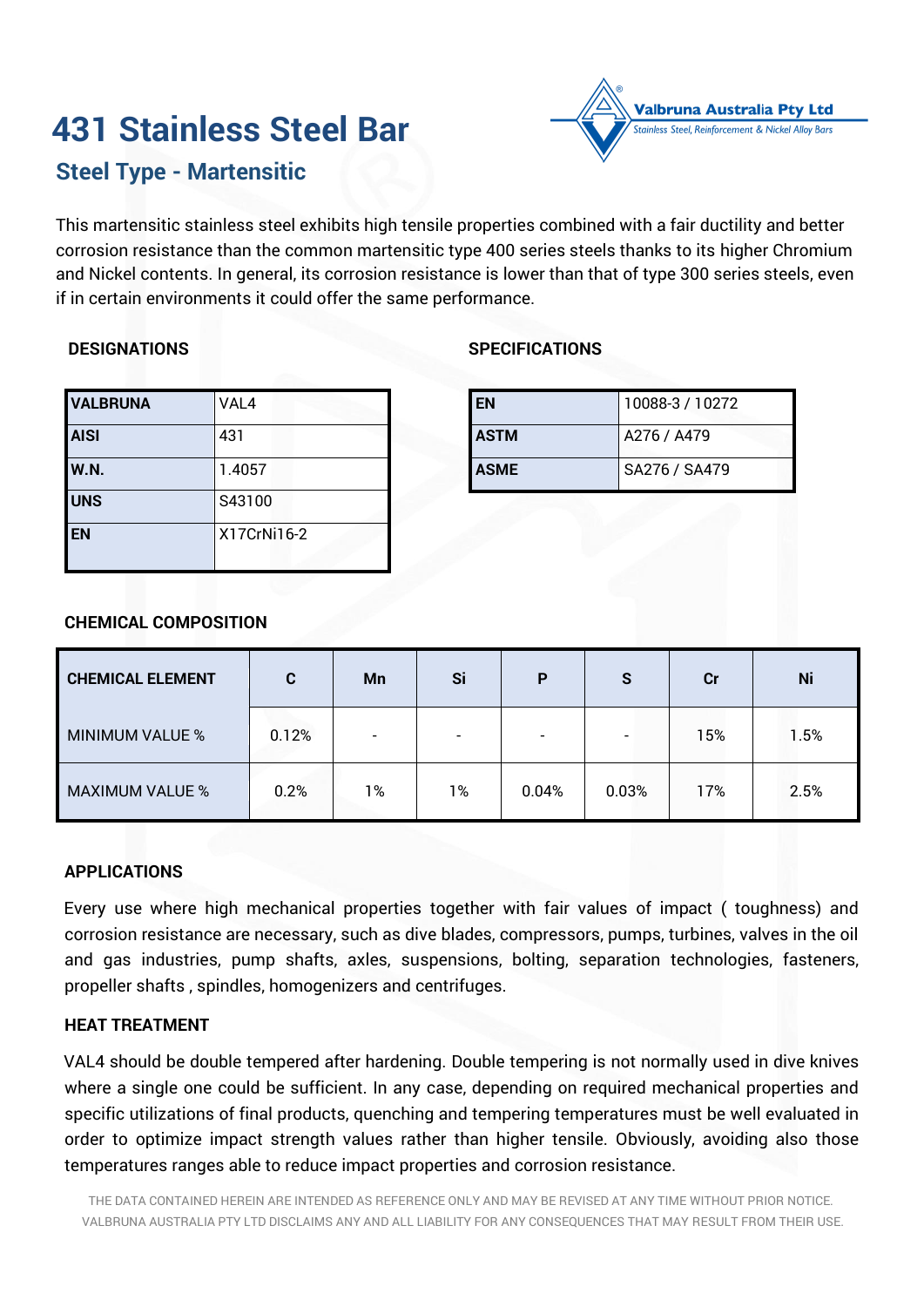## **HEAT TREATMENT**

| <b>Description of condition</b> | <b>Condition</b> | Minimum temperature °C | Maximum temperature °C | Cooling       |
|---------------------------------|------------------|------------------------|------------------------|---------------|
| Annealed                        | A                | 680                    | 800                    | Furnace / Air |
| Hardened                        | н                | 950                    | 1050                   | Air           |
| Tempered                        |                  | 650                    | 800                    | Air           |

# **CORROSION RESISTANCE**

Any amounts of untempered martensite must be avoided. Best resistance to either intergranular or stress corrosion is obtained when this grade is in the hardened + tempered or double tempered condition. It's important to point out that the surface of every kind of stainless steel should be free of contaminants, heat tint, scale and passivated for optimum resistance corrosion.

# **COLD WORKING**

Due to high resistance and hardness even in the tempered condition, this grade is not suitable for cold forming operations such as cold heading. A certain mediocre cold formability could be obtained after a very long lasting annealing and very slow cooling in the furnace.

### **HOT WORKING**

Blooms and ingots require a suitable preheating to avoid cracks and a slow cooling in furnace after forging. Overheating must always be avoided in order to reduce the risk of internal bursts and to form a certain amount of ferrite. An improper cooling could result in stress cooling cracks. Large forgings and large cross – section shapes should be left to cool until their core reaches room temperature and, then, immediately, heat treated. A right and suitable heat treatment of pieces after the forging process creates a structure with no or little retained austenite avoiding delayed cracking.

### **MECHANICAL PROPERTIES**

| <b>Condition</b>         | <b>Subtype</b> | <b>Rm</b><br>$[N/mm^2]$ | Rm [Ksi]    | <b>HBW</b> | <b>Rp0.2%</b><br>$[N/mm^2]$ | <b>Rp0.2% [Ksi]</b>      | A5D [%] |
|--------------------------|----------------|-------------------------|-------------|------------|-----------------------------|--------------------------|---------|
| Annealed                 | A              | 950 max.                | 138 max.    | 280 max.   | $\overline{\phantom{0}}$    | $\overline{\phantom{0}}$ | -       |
| Hardened and<br>Tempered | QT800          | 880-1080                | $128 - 157$ | 321 max.   | 690 min.                    | $100$ min                | 12 min. |

THE DATA CONTAINED HEREIN ARE INTENDED AS REFERENCE ONLY AND MAY BE REVISED AT ANY TIME WITHOUT PRIOR NOTICE. VALBRUNA AUSTRALIA PTY LTD DISCLAIMS ANY AND ALL LIABILITY FOR ANY CONSEQUENCES THAT MAY RESULT FROM THEIR USE.